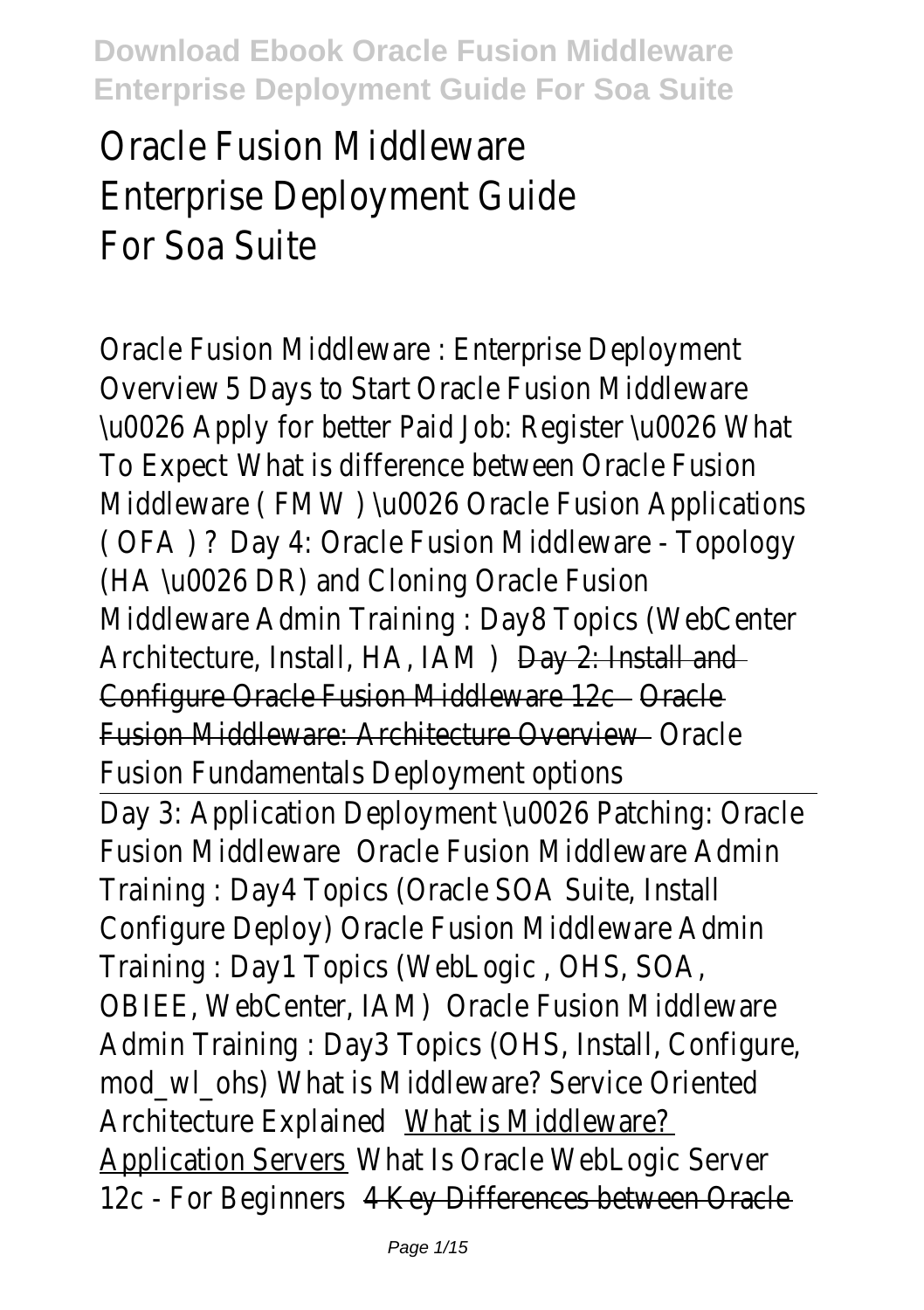Fusion \u0026 E-Business Suite (R12) What is Middleware? Oracle Fusion? No Confusion - Oracle Fusion Applications' Overview Understanding Oracle SOA - Part 1 - Architectur Middleware Architecture Oracle Fusion Middleware Whiteboard Oracle - Understanding WebLogic Architecture — Oracle Fusion Middleware Admin Training : Day7 Topics (OBIEE Install, HA, RPD/Catalog Deployment) How to Configure Wizard Templates In Oracle Fusion Middleware 12C Weblogic and Fusion Middleware for Begginer's by Hans Forbrich (In English) Oracle Fusion Middleware 12c Installation and Configuration with  $Jawa$ Oracle Fusion Middleware Overview Exalogic Enterprise Deployment Guidelines - SOA Suite Roll Out a Complete Oracle Fusion Middleware Environment in Less Than 10 Minutes Fusion Enterprise Structure Creation Oracle Fusion Middleware Enterprise Deployment 6 Installing the Software for an Enterprise Deploymen 6.1 Overview of the Software Installation Process: 6 Installing Oracle HTTP Server. 6.2.1 Prerequisites to Installing Oracle HTTP Server; 6.2.2 Installing Oracle HTTP Server on WEBHOST1 and WEBHOST2: 6.2 Backing Up the Oracle Fusion Middleware Installation; 6.3 Installing Oracle Fusion ...

Fusion Middleware Enterprise Deployment Guide for Oracle ...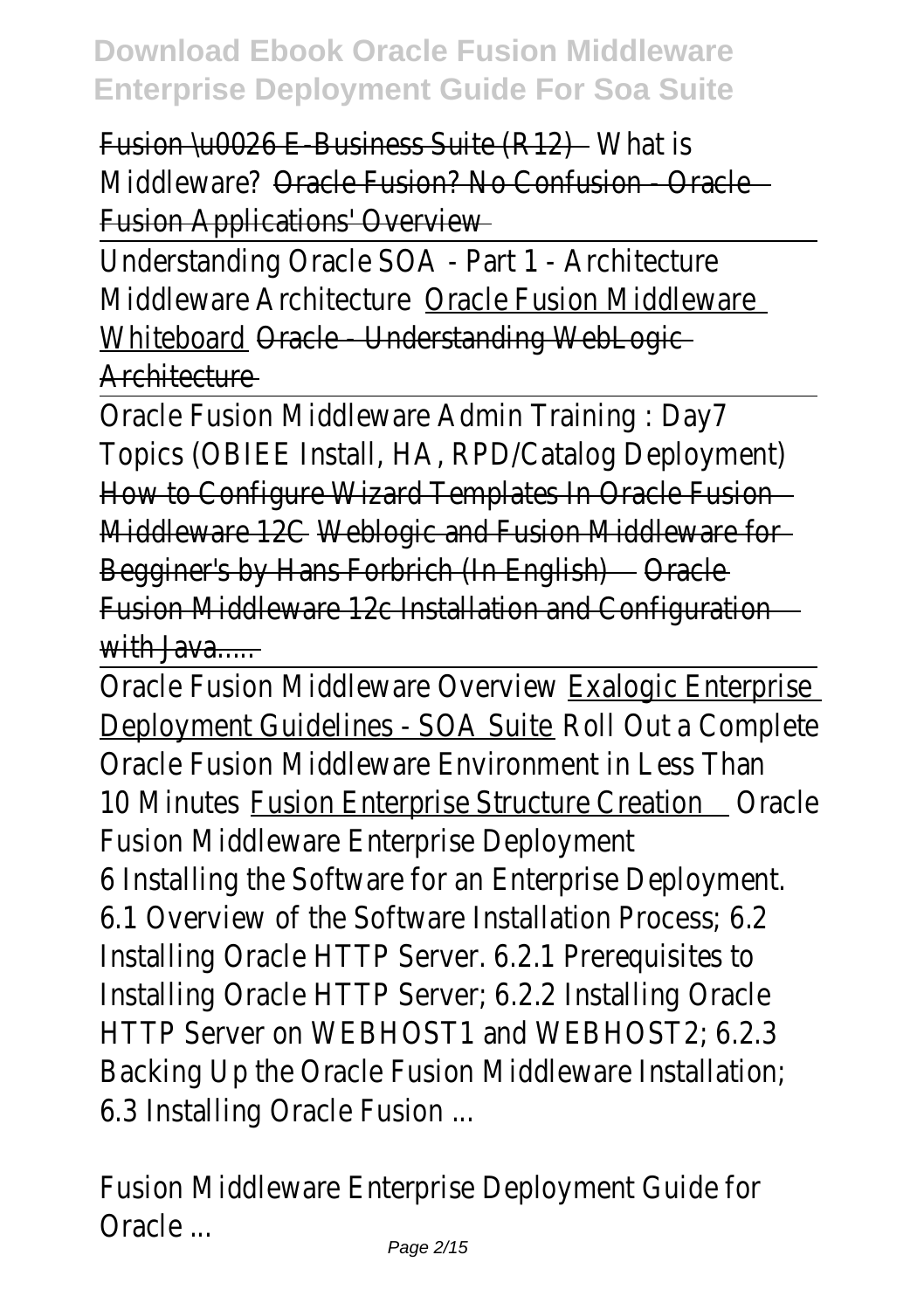6.2.3 Backing Up the Oracle Fusion Middlewar Installation; 6.3 Installing Oracle Fusion Middleware... B.7 Oracle SOA Enterprise Deployment WLDF system Resource Targets; B.8 Oracle SOA Enterprise Deployment Self-Tuning Resource Targets; Index ...

Fusion Middleware Enterprise Deployment Guide for Oracle ...

Oracle<sup>®</sup> Fusion Middleware Enterprise Deployment Guide for Oracle Identity and Access Management 12 (12.2.1.3) E83843-03 July 2019

Enterprise Deployment Guide for Oracle Oracle® **Fusion** 

Fusion Middleware Enterprise Deployment Guide for Oracle Identity and Access Management - Content Documentation for system administrators that describe how to install and configure Oracle Identity and Acces Management components in an enterprise deployment for Oracle Fusion Middleware. Go to main content 1/45

Fusion Middleware Enterprise Deployment Guide for Oracle ...

Oracle® Fusion Middleware Enterprise Deployment Guide for Oracle Business Intelligence 12c (12.2.1.3.0) E95620-02 July 2019

Oracle® Fusion Middleware You create the initial Business Intelligence domain for Page 3/15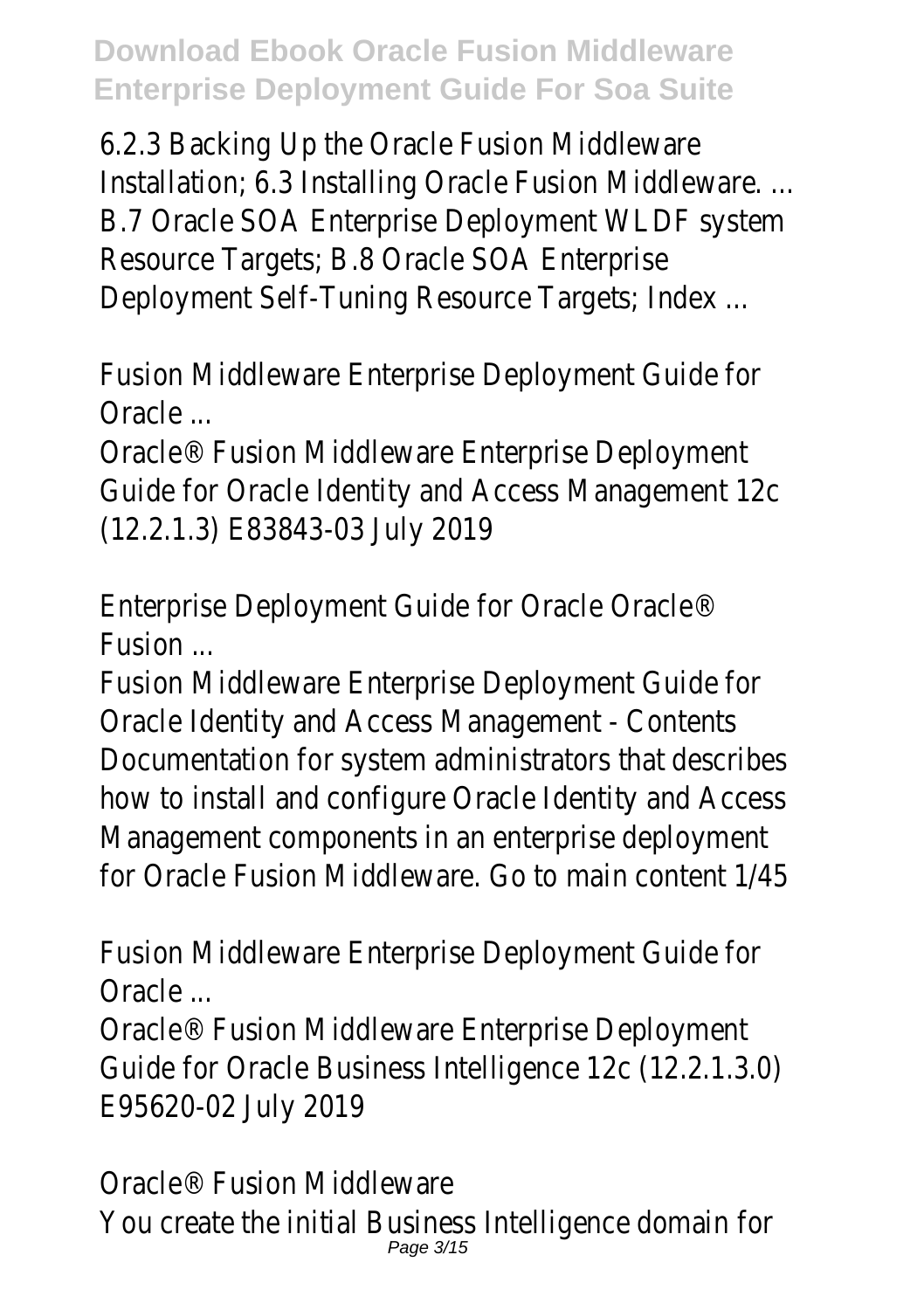an enterprise deployment, using the Oracle Fusion Middleware Infrastructure distribution. This distribution contains both the Oracle WebLogic Server software an the Oracle JRF software in one distribution.

Enterprise Deployment Guide for Oracle Business Intelligence

General Considerations for Enterprise Deployment Host Computers 5-3 Reviewing the Oracle Fusion Middleware System Requirements 5-3 Typical Memory, File Descriptors, and Processes Required for an Enterprise Deployment 5-4 Typical Disk Space Requirements for an Enterprise Deployment 5-4

Enterprise Deployment Guide for Oracle Analytics Server

7.3.4 Installing Oracle Fusion Middleware Components. 7.3.4.1 Installing Oracle WebCenter Content; 7.3.4.2 Installing Oracle SOA Suite; ... 9 Configuring Oracle Web Tier for an Enterprise Deployment. 9.1 Overview of Configuring Oracle Web Tier; 9.2 Running the Configuration Wizard to Configure Oracle HTT Server;

Fusion Middleware Enterprise Deployment Guide for Oracle ...

The following topics describe how to install and configure an initial domain, which can be used as the starting point for an enterprise deployment. Late Page 4/15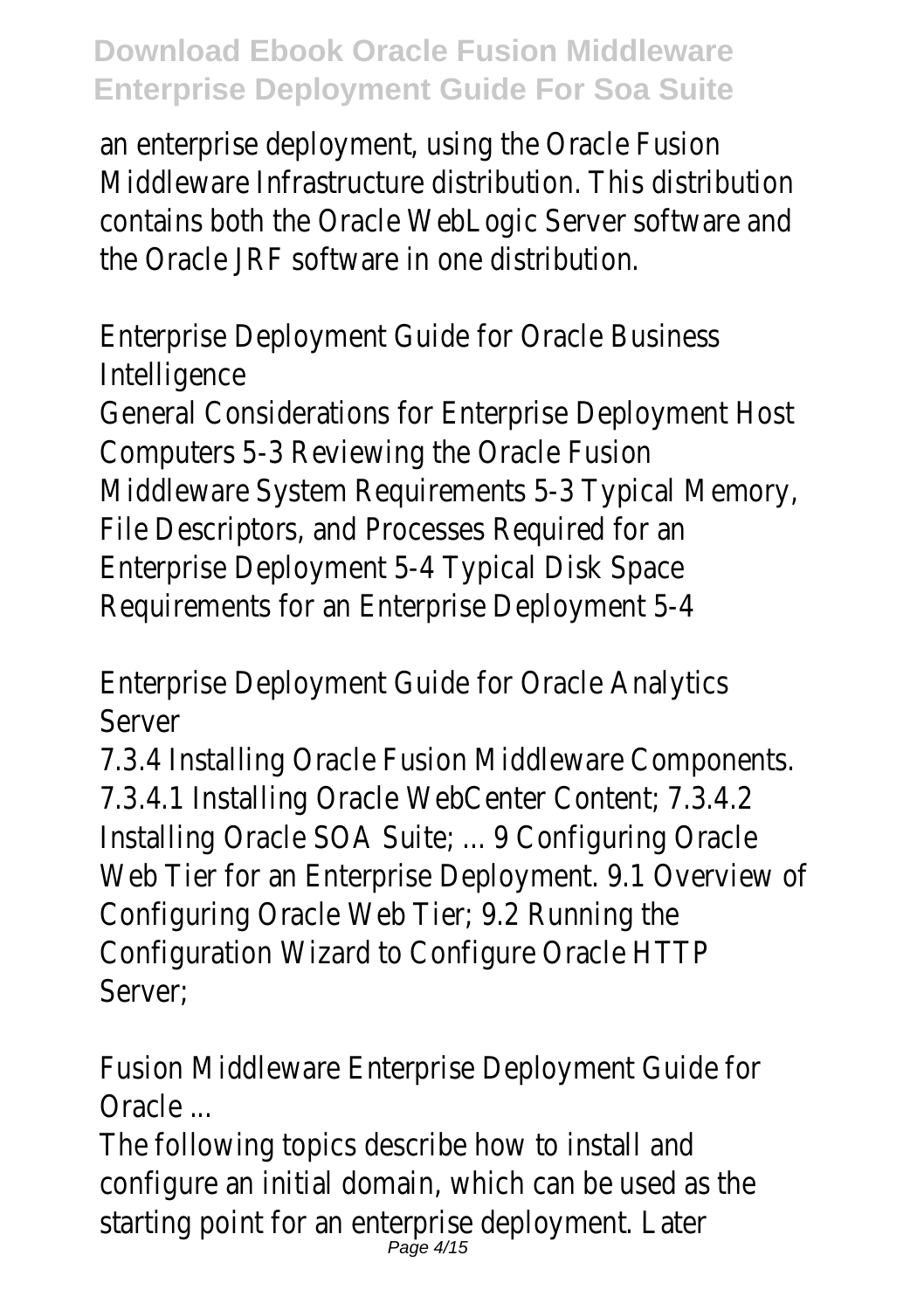chapters in this quide describe how to extend this initial domain with the various products and components that comprise the enterprise topology that you are deploying.

Enterprise Deployment Guide for Oracle ... docs.oracle.com After the application has been prepared and the application server has been prepared as described in the Oracle Fusion Middleware Administrator's Guide for Oracle Application Development Framework, you can proceed to deploy the application as described in Section 36.4, "Deploying the Application." The following diagram contains clickable links.

Deploying Fusion Web Applications - Oracle Oracle Fusion Middleware provides software for the development, deployment, and management of serviceoriented architecture (SOA). It includes what Oracle calls "hot-pluggable" architecture, [2] designed to facilitate integration with existing applications and systems from other software vendors such as IBM Microsoft, and SAP AG.

Oracle Fusion Middleware - Wikipedia Oracle Fusion Middleware is the digital business platform for the enterprise and the cloud. It enable enterprises to create and run agile, intelligent business applications while maximizing IT efficiency through full utilization of modern hardware and software Page 5/15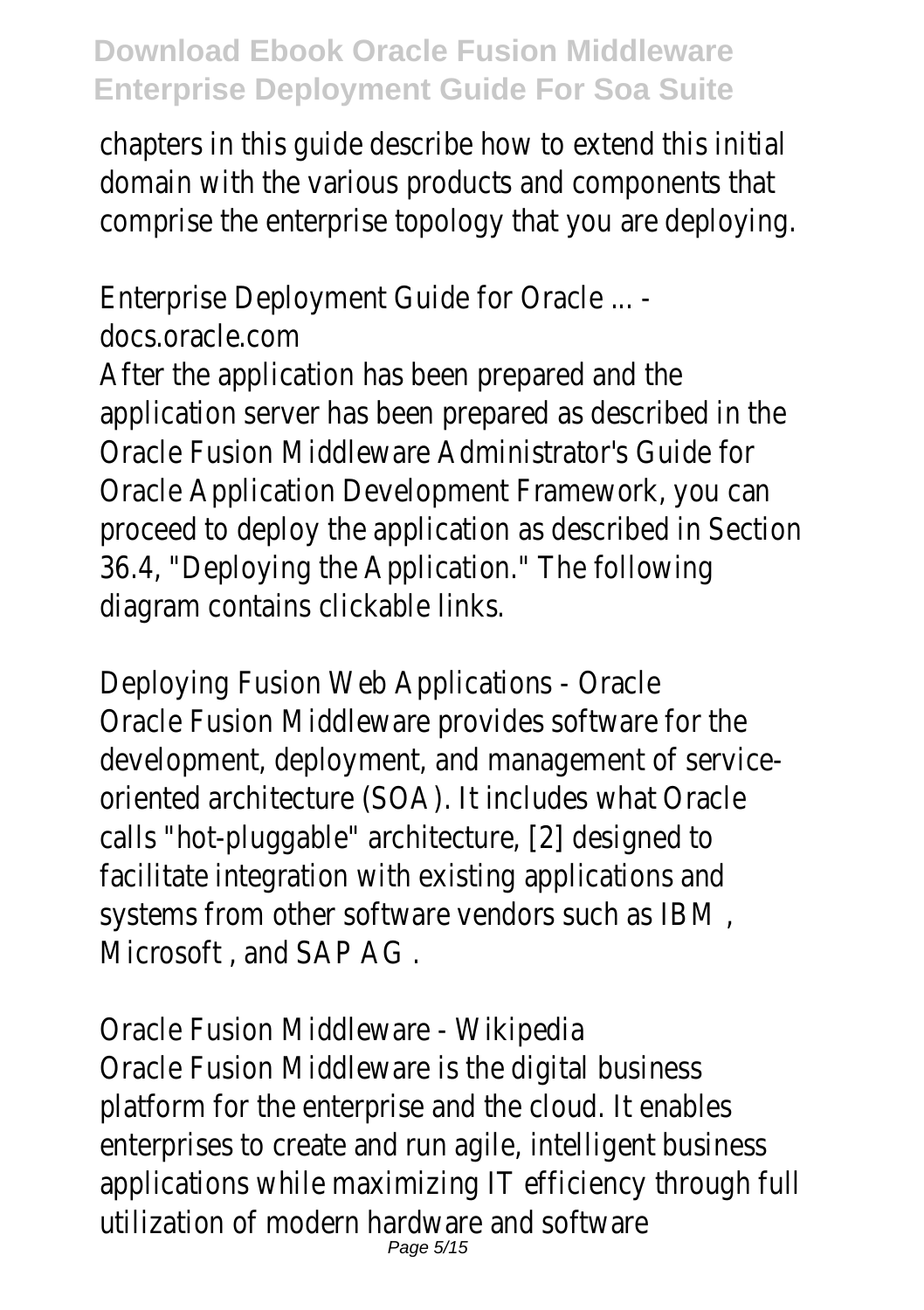architectures.

Oracle Fusion Middleware | Oracle Oracle Fusion Middleware 11g: Build Applications with ADF I, This Fusion Middleware 11g training is ideal for developers who want to build Java EE application using Oracle ADF. Use Oracle JDeveloper 11g Release 1 Patch Set 1 to build, test and deploy web application

Oracle Fusion Middleware 11g: Build Applications with ADF I

Oracle Cloud Infrastructure (OCI) is an IaaS that delivers on-premises, high-performance computing power to run cloud native and enterprise company's I workloads. OCI provides real-time elasticity for enterprise applications by combining Oracle's autonomous services, integrated security, and serverless compute.

Cloud Infrastructure | Oracle

There are a number of steps required to apply the latest Oracle Fusion Middleware (FMW) Plug-in to th Enterprise Manager (EM) 12c Cloud Control OMS ar Agent. This document explains how to deploy the lates oracle FMW Plug-in for EM 12c. URGEN ANNOUNCEMENT for EM 13c:

How to Deploy the Latest Oracle Fusion Middlewar Plug-in ...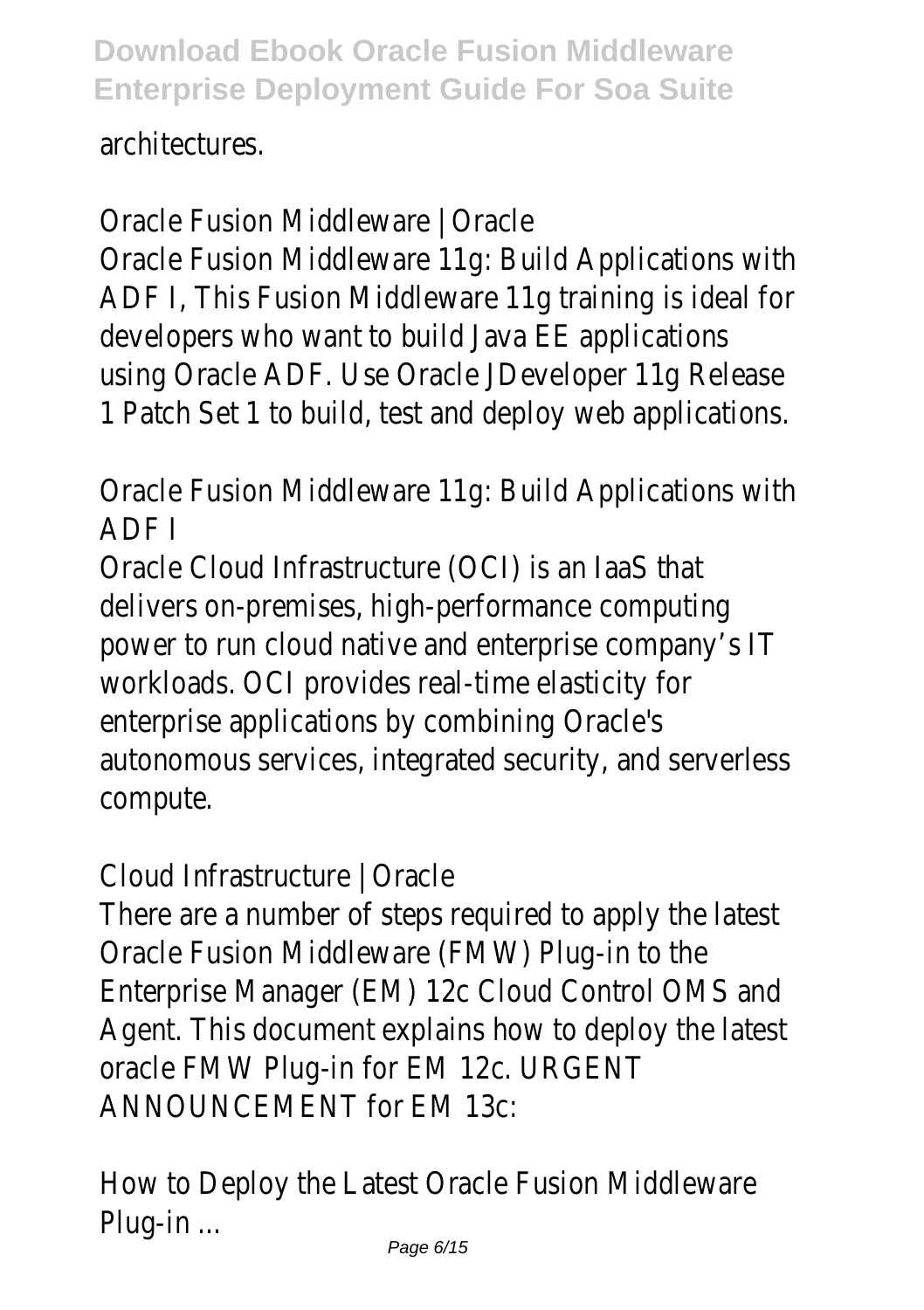Follow these steps in the Oracle Enterprise Manager Fusion Middleware Control to delete a node in an LDAP multimaster replication deployment: From the Oracle Internet Directory menu on the Oracle Interne Directory instance home page, select Administration , and then Replication Management .

Configuring Identity Management for Maximum High ... - Oracle

Re: Find "Oracle Fusion Middleware Enterprise Deployment Guide for JAVA EE" Asif M. Naqvi Mar 2010 4:56 PM ( in response to 5310 ) In FMW 11d dont know if you will specifically find an enterprise deployment quide for Java EE, but there are ones for SOA Suite, Webcenter Suite and Id Mgmt here

Find "Oracle Fusion Middleware Enterprise ... | Oracl

...

Cloud Platform for Digital Business Oracle Fusion Middleware is the digital business platform for the enterprise and the cloud. It enables enterprises to creat and run agile, intelligent business applications while maximizing IT efficiency through full utilization of modern hardware and software architectures. Oracle United Arab Emirates

Oracle Fusion Middleware | Oracle United Arab Emirates The Oracle Analytics Server Enterprise Deploymen Page 7/15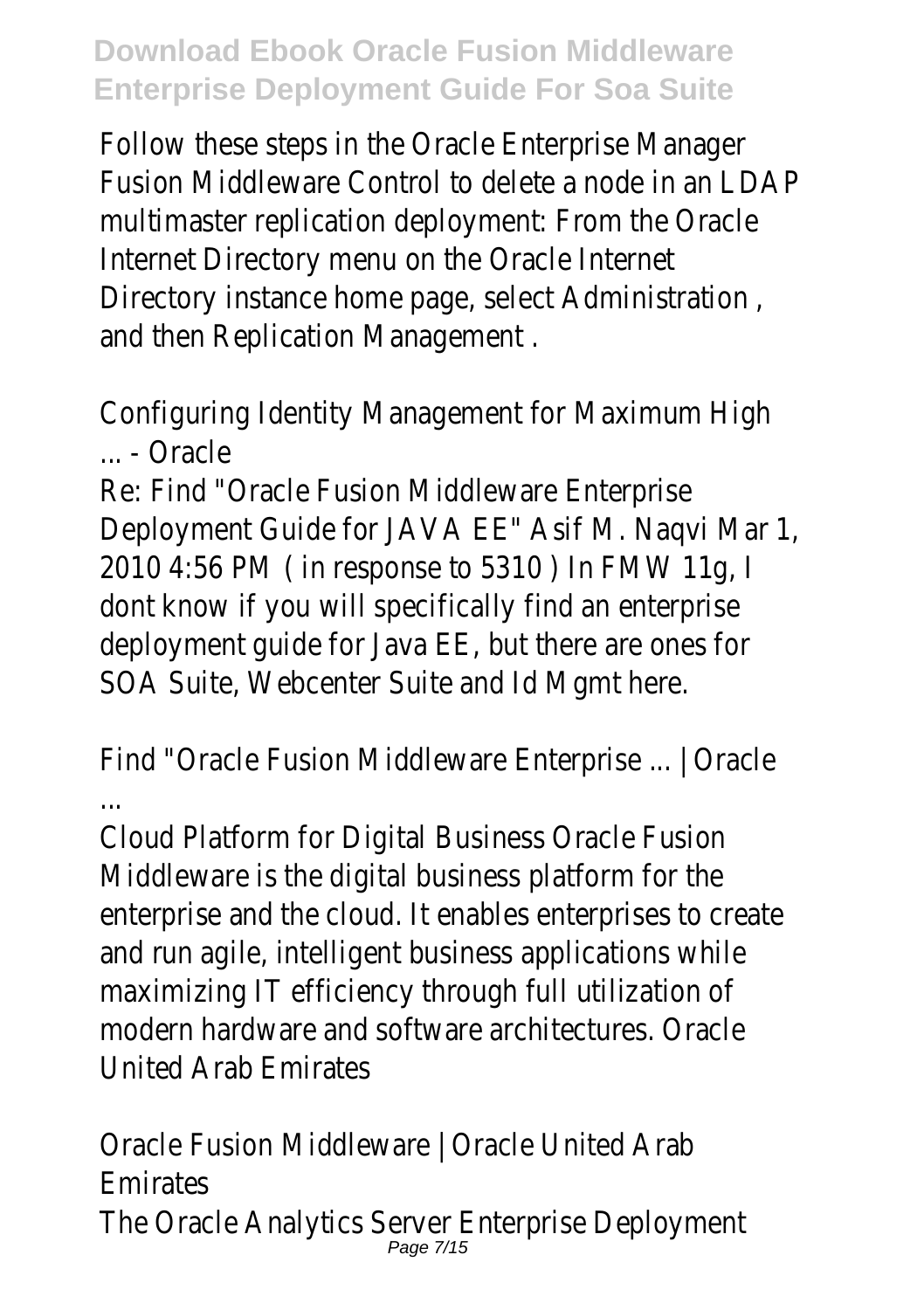workbook is available as a Microsoft Excel spreadsheet in the Oracle Fusion Middleware documentation library. It is available as a link on the Oracle Analytics Server page of the library.

Oracle Fusion Middleware : Enterprise Deployment Overview 5 Days to Start Oracle Fusion Middlewar \u0026 Apply for better Paid Job: Register \u0026 What To Expect What is difference between Oracle Fusion Middleware (FMW) \u0026 Oracle Fusion Application ( OFA ) ? Day 4: Oracle Fusion Middleware - Topology (HA \u0026 DR) and Cloning Oracle Fusion Middleware Admin Training : Day8 Topics (WebCenter Architecture, Install, HA, IAM ) Day 2: Install and Configure Oracle Fusion Middleware 12c - Oracle Fusion Middleware: Architecture Overview **Constant** Oracle Fusion Fundamentals Deployment options Day 3: Application Deployment \u0026 Patching: Oracle Fusion Middleware Oracle Fusion Middleware Admin Training : Day4 Topics (Oracle SOA Suite, Install Configure Deploy) Oracle Fusion Middleware Admin Training : Day1 Topics (WebLogic , OHS, SOA, OBIEE, WebCenter, IAM) Oracle Fusion Middleware Admin Training : Day3 Topics (OHS, Install, Configure, mod wl\_ohs) What is Middleware? Service Oriented Architecture Explained What is Middleware? <u>Application Servers</u> Mhat Is Oracle WebLogic Serve<br><sup>Page 8/15</sup>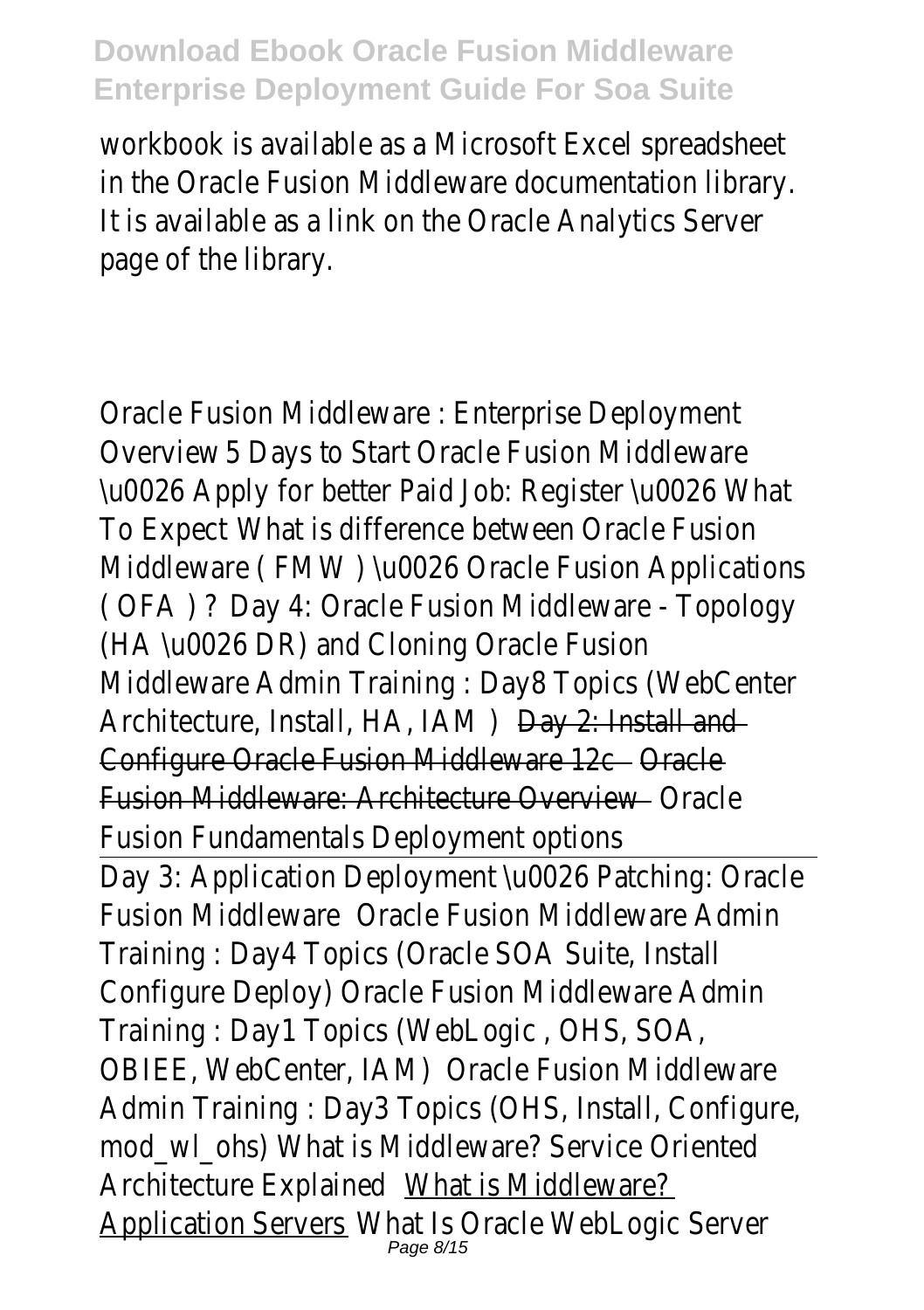12c - For Beginners 4 Key Differences between Oracle Fusion \u0026 E-Business Suite (R12) - What is

Middleware? Oracle Fusion? No Confusion - Oracle Fusion Applications' Overview

Understanding Oracle SOA - Part 1 - Architecture Middleware Architecture Oracle Fusion Middleware Whiteboard Oracle - Understanding WebLogic Architecture

Oracle Fusion Middleware Admin Training : Day7 Topics (OBIEE Install, HA, RPD/Catalog Deployment) How to Configure Wizard Templates In Oracle Fusion Middleware 12C Weblogic and Fusion Middleware for Begginer's by Hans Forbrich (In English) Oracle Fusion Middleware 12c Installation and Configuration with Java....

Oracle Fusion Middleware Overview Exalogic Enterprise Deployment Guidelines - SOA Suite Roll Out a Complete Oracle Fusion Middleware Environment in Less Than 10 Minutes Fusion Enterprise Structure Creation Oracle Fusion Middleware Enterprise Deployment 6 Installing the Software for an Enterprise Deploymen 6.1 Overview of the Software Installation Process: 6 Installing Oracle HTTP Server. 6.2.1 Prerequisites to Installing Oracle HTTP Server; 6.2.2 Installing Oracle HTTP Server on WEBHOST1 and WEBHOST2: 6.2 Backing Up the Oracle Fusion Middleware Installation; 6.3 Installing Oracle Fusion ...

Fusion Middleware Enterprise Deployment Guide fo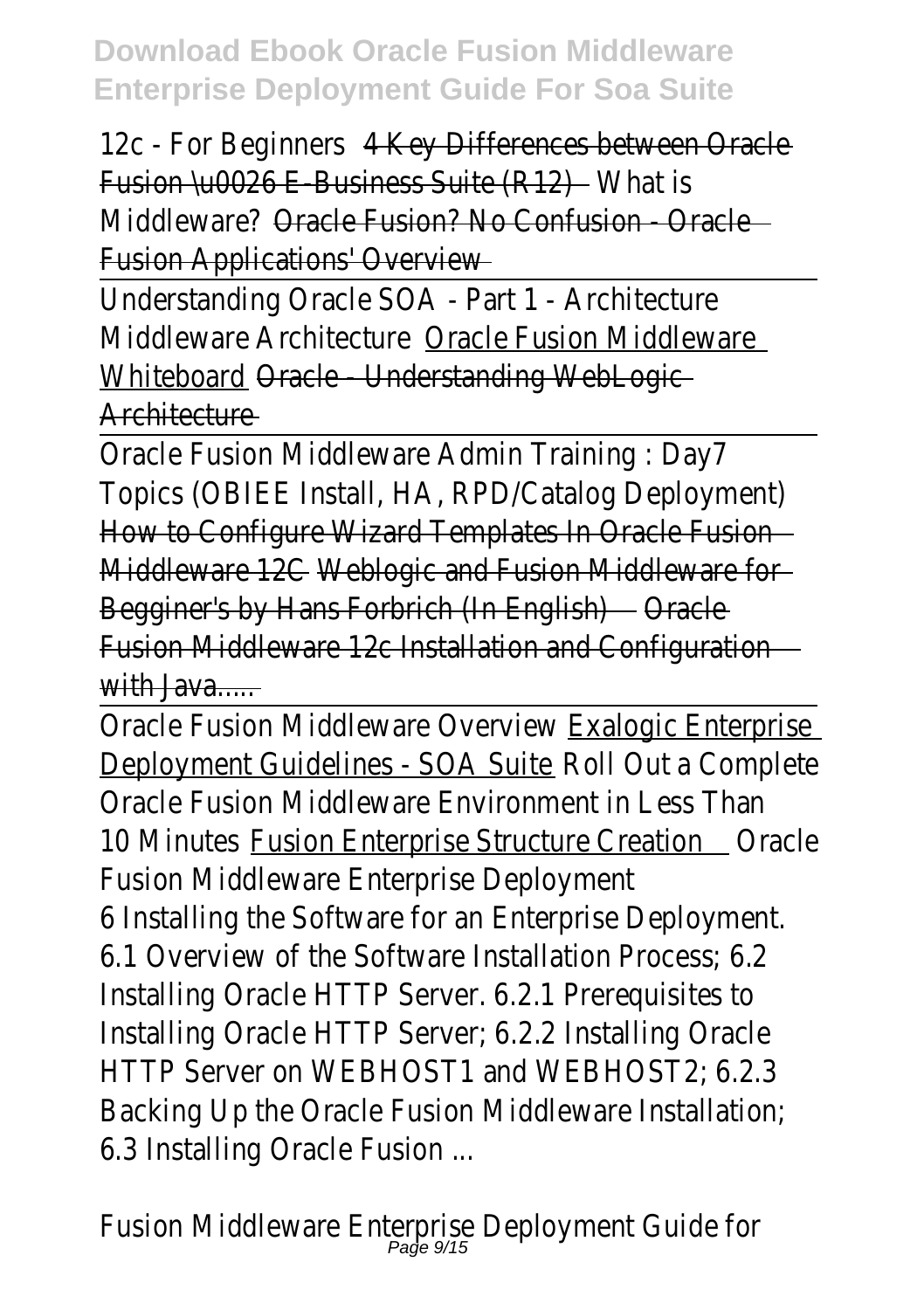Oracle ...

6.2.3 Backing Up the Oracle Fusion Middleware Installation; 6.3 Installing Oracle Fusion Middleware... B.7 Oracle SOA Enterprise Deployment WLDF system Resource Targets; B.8 Oracle SOA Enterprise Deployment Self-Tuning Resource Targets; Index .

Fusion Middleware Enterprise Deployment Guide for Oracle ...

Oracle® Fusion Middleware Enterprise Deployment Guide for Oracle Identity and Access Management 12 (12.2.1.3) E83843-03 July 2019

Enterprise Deployment Guide for Oracle Oracle® **Fusion** 

Fusion Middleware Enterprise Deployment Guide for Oracle Identity and Access Management - Contents Documentation for system administrators that describe how to install and configure Oracle Identity and Acces Management components in an enterprise deployment for Oracle Fusion Middleware. Go to main content 1/45

Fusion Middleware Enterprise Deployment Guide for Oracle ...

Oracle® Fusion Middleware Enterprise Deployment Guide for Oracle Business Intelligence 12c (12.2.1.3.0) E95620-02 July 2019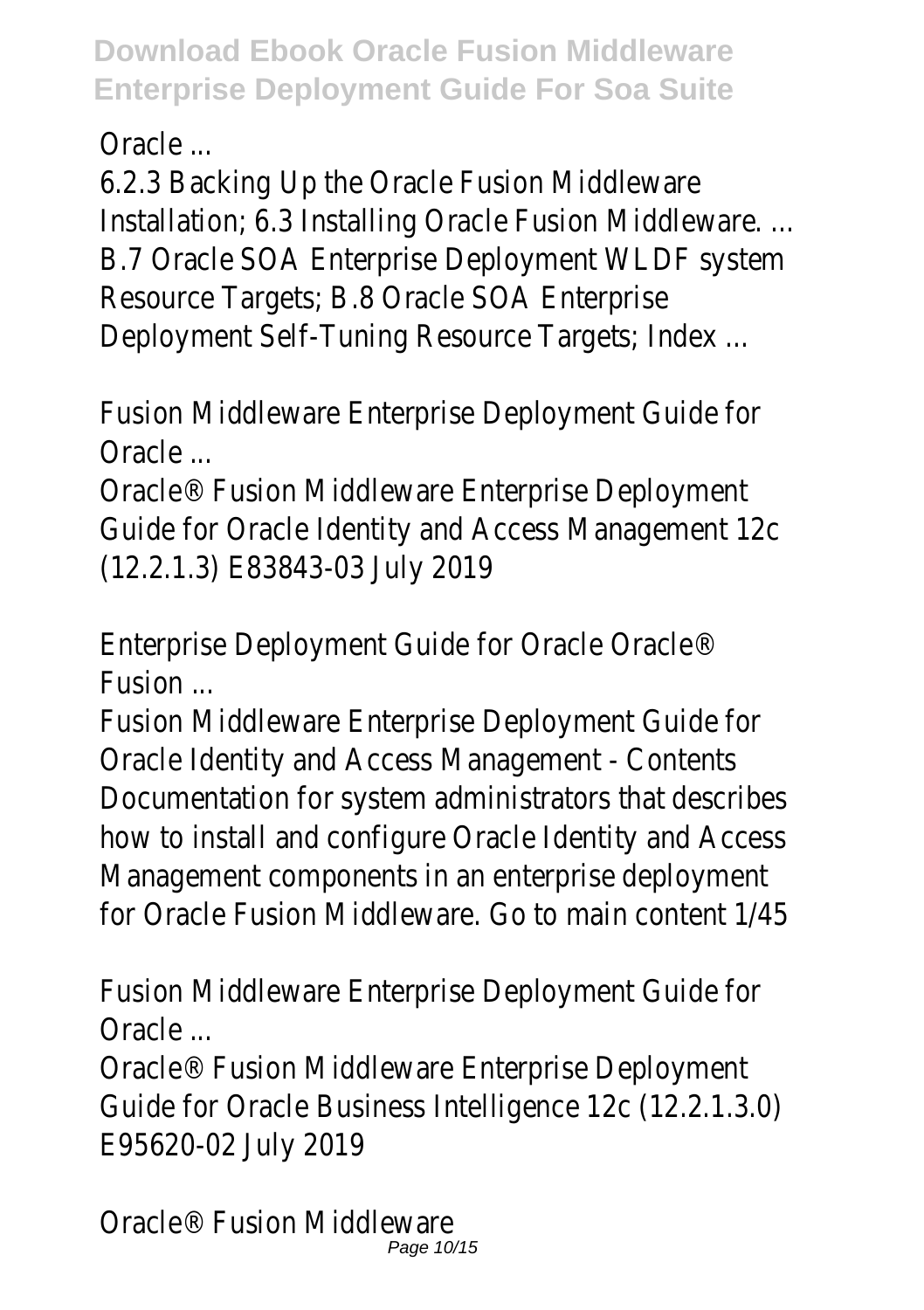You create the initial Business Intelligence domain for an enterprise deployment, using the Oracle Fusion Middleware Infrastructure distribution. This distribution contains both the Oracle WebLogic Server software an the Oracle JRF software in one distribution.

Enterprise Deployment Guide for Oracle Business Intelligence

General Considerations for Enterprise Deployment Host Computers 5-3 Reviewing the Oracle Fusion Middleware System Requirements 5-3 Typical Memory, File Descriptors, and Processes Required for an Enterprise Deployment 5-4 Typical Disk Space Requirements for an Enterprise Deployment 5-4

Enterprise Deployment Guide for Oracle Analytics Server

7.3.4 Installing Oracle Fusion Middleware Components. 7.3.4.1 Installing Oracle WebCenter Content; 7.3.4.2 Installing Oracle SOA Suite; ... 9 Configuring Oracle Web Tier for an Enterprise Deployment. 9.1 Overview of Configuring Oracle Web Tier; 9.2 Running the Configuration Wizard to Configure Oracle HTT Server;

Fusion Middleware Enterprise Deployment Guide for Oracle ...

The following topics describe how to install and configure an initial domain, which can be used as the Page 11/15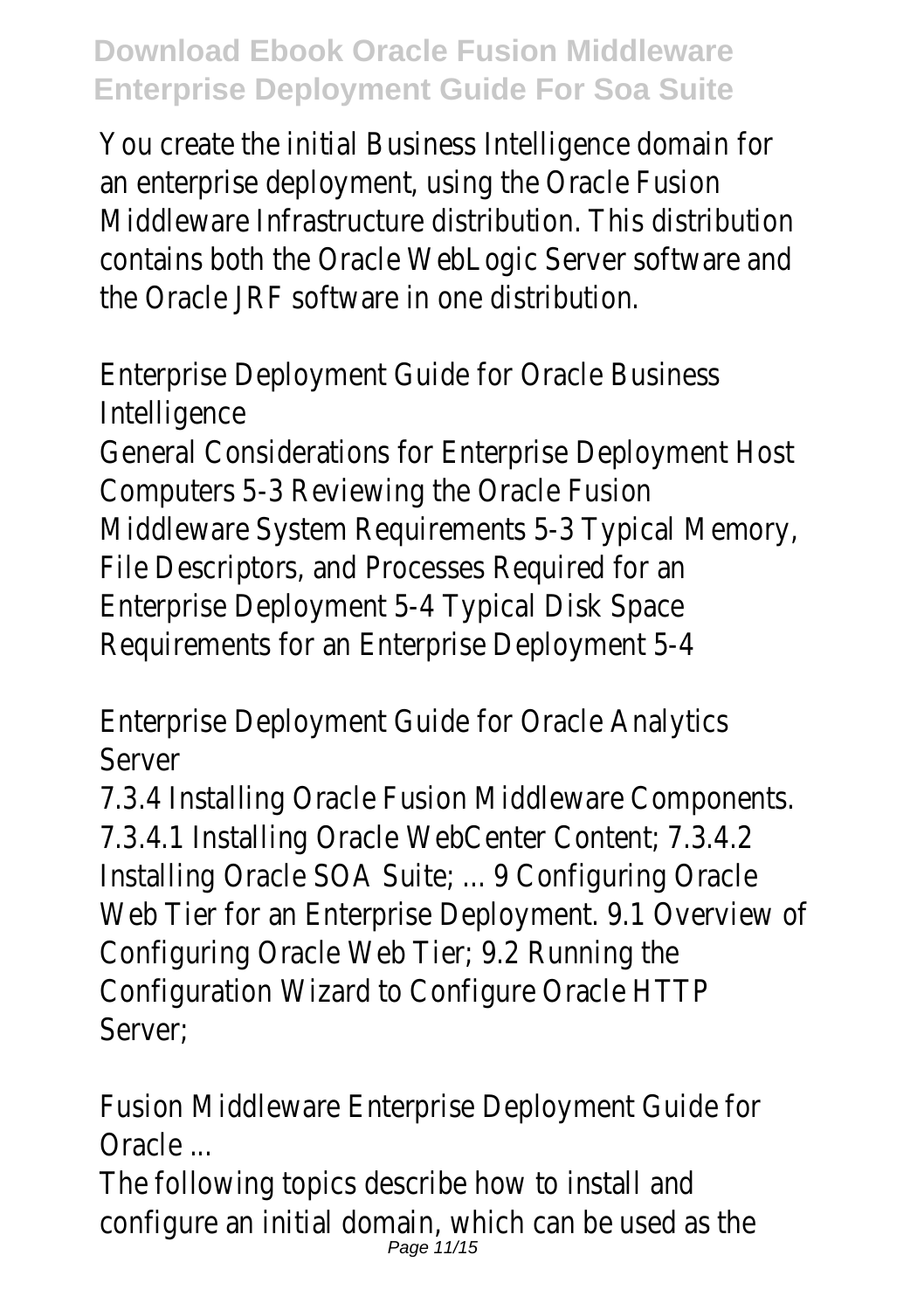starting point for an enterprise deployment. Late chapters in this quide describe how to extend this initial domain with the various products and components that comprise the enterprise topology that you are deploying.

Enterprise Deployment Guide for Oracle ... docs.oracle.com After the application has been prepared and the application server has been prepared as described in the Oracle Fusion Middleware Administrator's Guide for Oracle Application Development Framework, you can proceed to deploy the application as described in Section 36.4, "Deploying the Application." The following diagram contains clickable links.

Deploying Fusion Web Applications - Oracle Oracle Fusion Middleware provides software for the development, deployment, and management of serviceoriented architecture (SOA). It includes what Oracle calls "hot-pluggable" architecture, [2] designed to facilitate integration with existing applications and systems from other software vendors such as IBM Microsoft , and SAP AG .

Oracle Fusion Middleware - Wikipedia Oracle Fusion Middleware is the digital business platform for the enterprise and the cloud. It enable enterprises to create and run agile, intelligent business applications while maximizing IT efficiency through fu<br>Page 12/15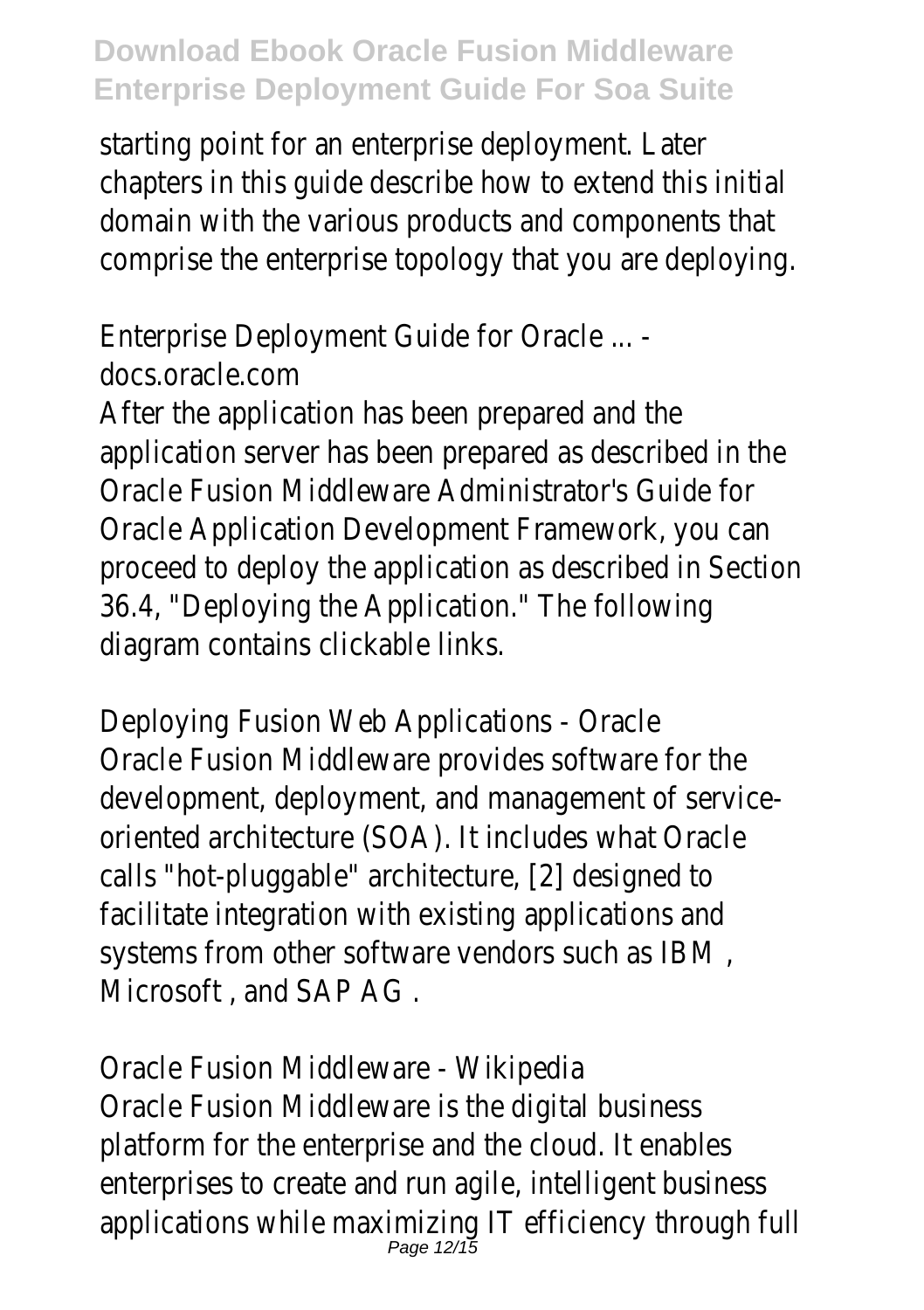utilization of modern hardware and software architectures.

Oracle Fusion Middleware | Oracle Oracle Fusion Middleware 11g: Build Applications with ADF I, This Fusion Middleware 11g training is ideal for developers who want to build Java EE application using Oracle ADF. Use Oracle JDeveloper 11g Release 1 Patch Set 1 to build, test and deploy web application

Oracle Fusion Middleware 11g: Build Applications with ADF I

Oracle Cloud Infrastructure (OCI) is an IaaS that delivers on-premises, high-performance computing power to run cloud native and enterprise company's I workloads. OCI provides real-time elasticity for enterprise applications by combining Oracle's autonomous services, integrated security, and serverless compute.

Cloud Infrastructure | Oracle

There are a number of steps required to apply the lates Oracle Fusion Middleware (FMW) Plug-in to the Enterprise Manager (EM) 12c Cloud Control OMS an Agent. This document explains how to deploy the lates oracle FMW Plug-in for EM 12c. URGEN ANNOUNCEMENT for EM 13c:

How to Deploy the Latest Oracle Fusion Middlewar Page 13/15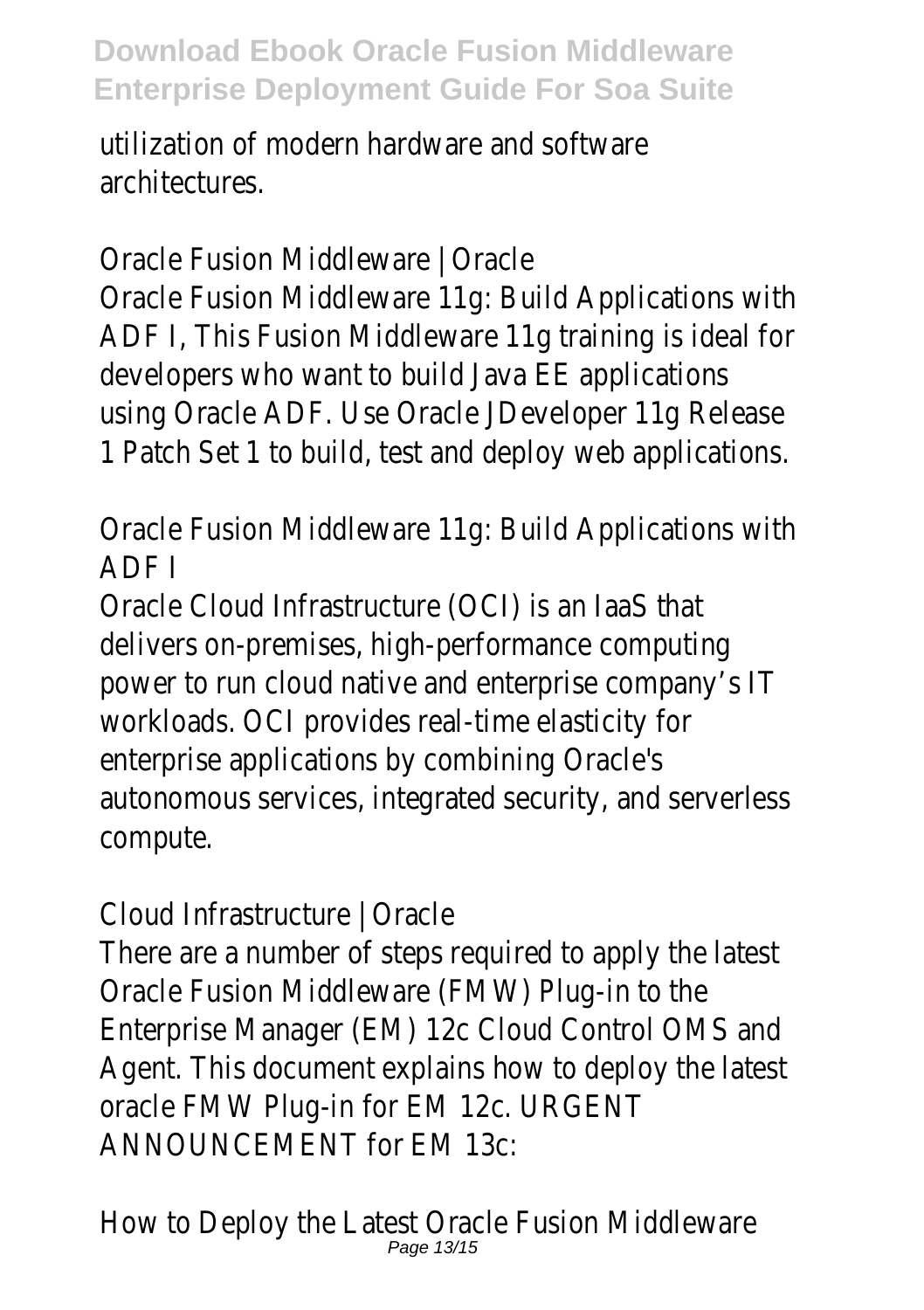Plug-in ...

Follow these steps in the Oracle Enterprise Manager Fusion Middleware Control to delete a node in an LDA multimaster replication deployment: From the Oracle Internet Directory menu on the Oracle Interne Directory instance home page, select Administration , and then Replication Management .

Configuring Identity Management for Maximum High ... - Oracle

Re: Find "Oracle Fusion Middleware Enterprise Deployment Guide for JAVA EE" Asif M. Naqvi Mar 2010 4:56 PM ( in response to 5310 ) In FMW 11d dont know if you will specifically find an enterprise deployment quide for Java EE, but there are ones for SOA Suite, Webcenter Suite and Id Mgmt here

Find "Oracle Fusion Middleware Enterprise ... | Oracle ...

Cloud Platform for Digital Business Oracle Fusion Middleware is the digital business platform for the enterprise and the cloud. It enables enterprises to creat and run agile, intelligent business applications while maximizing IT efficiency through full utilization of modern hardware and software architectures. Oracle United Arab Emirates

Oracle Fusion Middleware | Oracle United Arab **Emirates**